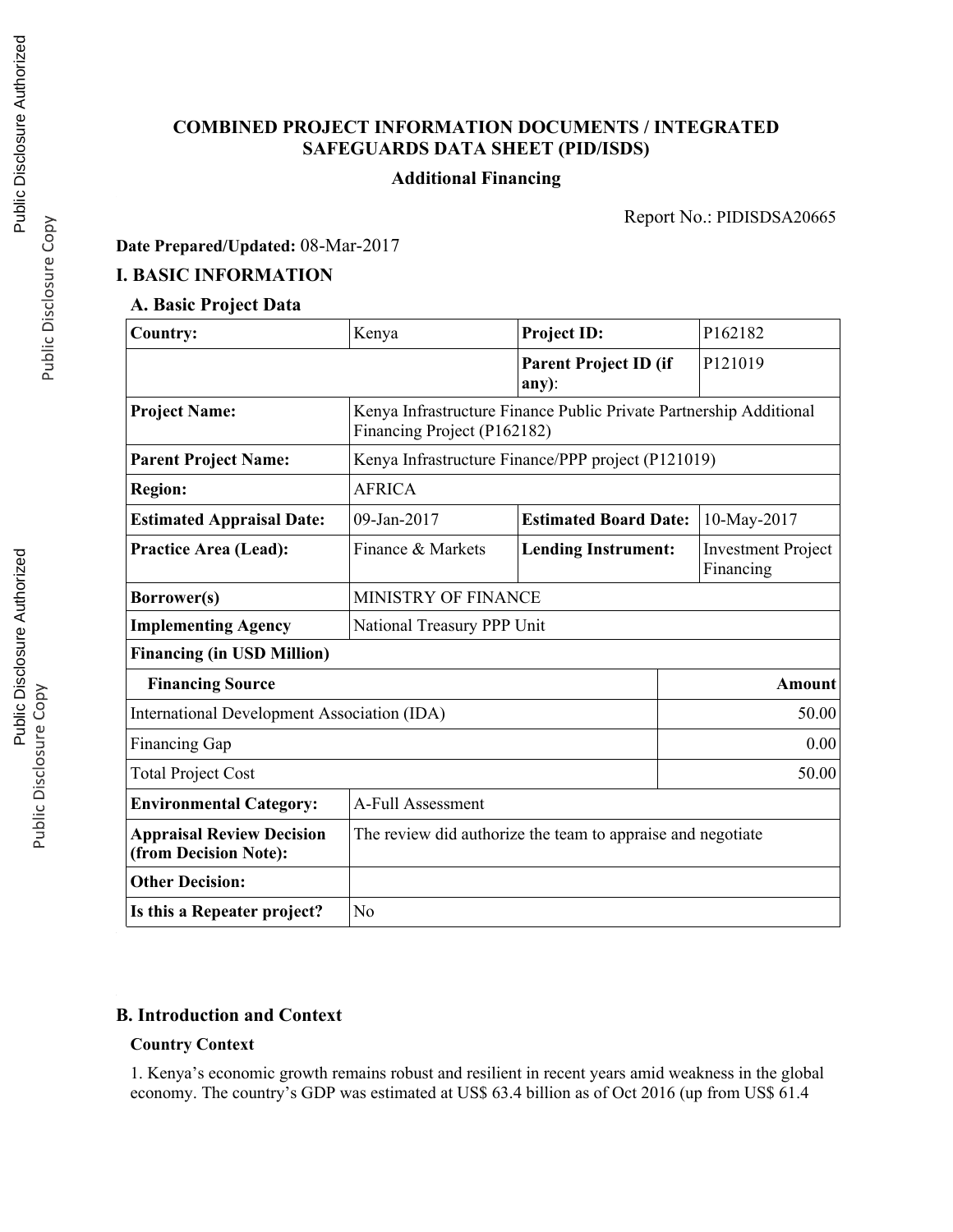billion in 2014), with GDP per capita standing at US\$ 1,377 (up from US\$1,368 in 2014). The growth is projected at 5.9 percent in 2016 from 5.6 in 2015 and strengthening to 6.1 percent by 2018. This is against the backdrop of the significant improvement in external and internal balances, such as falling oil prices; and public investment, mainly in infrastructure (energy and the standard gauge railway).

2. Despite the positive growth outlook, poverty levels remain high and income distribution is uneven. The World Bank Country Partnership Strategy 2014-18 for Kenya recognizes that 4 out of 10 Kenyans live in poverty, and the richest 10 percent of the population receive 40 percent of the nation's income. Poverty in Kenya continues to be closely associated with poor infrastructure.

3. Infrastructure and logistics are the backbone of Kenya's long term growth. The Government's second Medium-Term Plan calls for huge investments in infrastructure. In an effort to close the infrastructure deficit, Kenya has quadrupled spending in the infrastructure sector. About half of its capital budget is allocated for infrastructure. This budget increased from about 4.5 percent of GDP to 7 percent of GDP in 2014/2015. However, the gap still remains and more effort is needed to further close the gap.

4. Private domestic investment remains constrained by high cost of credit (notwithstanding the decline in interest rates) and a challenging business regulatory environment (Kenya ranks 92 in the World Bank's Doing Business rankings). Nonetheless, there has been an increasing investor confidence of prospects in the Kenyan economy, which is in reflected in a surged foreign direct investment (FDI) in the recent years (the FDI increased by 52 percent in 2015).

5. The Kenya Country Partnership Strategy 2014-2018 identifies a key opportunity to address this by leveraging private sector resources through innovative public-private partnerships (PPPs), which is currently being implemented through the World Bank Kenya Infrastructure Finance and Public Private Partnership Project (IFPPP), in partnership with the PPP Unit of the National Treasury.

#### **Sectoral and Institutional Context**

1. The IFPPP Additional Financing Project supports Kenya's Vision 2030 and Second Medium Term Plan 2010-2017 (MTP2). Vision 2030 aims to transform Kenya into a newly industrializing, middleincome country whilst making the country globally competitive. The vision aspires to "strengthen the framework for infrastructure development and enhance private sector participation in the provision of infrastructure facilities and services strategically complemented by government interventions." The MTP2 also addresses the challenges of an inclusive growth model with high cost of infrastructure and calls for infrastructure investments and leveraging of private sector resources.

2. Unlocking infrastructure gap is the key to increase international competitiveness of Kenya's national economy, facilitate domestic and international trade, and enhancing the country's integration into the global economy. One of the top constraints identified by Kenyan businesses are infrastructure services, especially in affordable and reliable power supply, as well as dilapidated transportation infrastructure. Close to 80 percent of firms in Kenya experience losses because of power interruptions. As a consequence, almost 70% of firms have generators, which are costly to obtain and to operate. Similarly, Kenyan companies lose 2.6 percent of their sales because of spoilage and theft during transportation .

3. The country's current infrastructure funding gap stands at about US\$ 4 billion per annum . Addressing the funding gap in the infrastructure is one of the key enablers to help eliminate inefficiencies and allow the sector to adopt the appropriate financing strategies and technologies. Kenya's infrastructure budget allocation amounted to KSH 244 billion (or US\$ 2.4 billion) in 2013/14,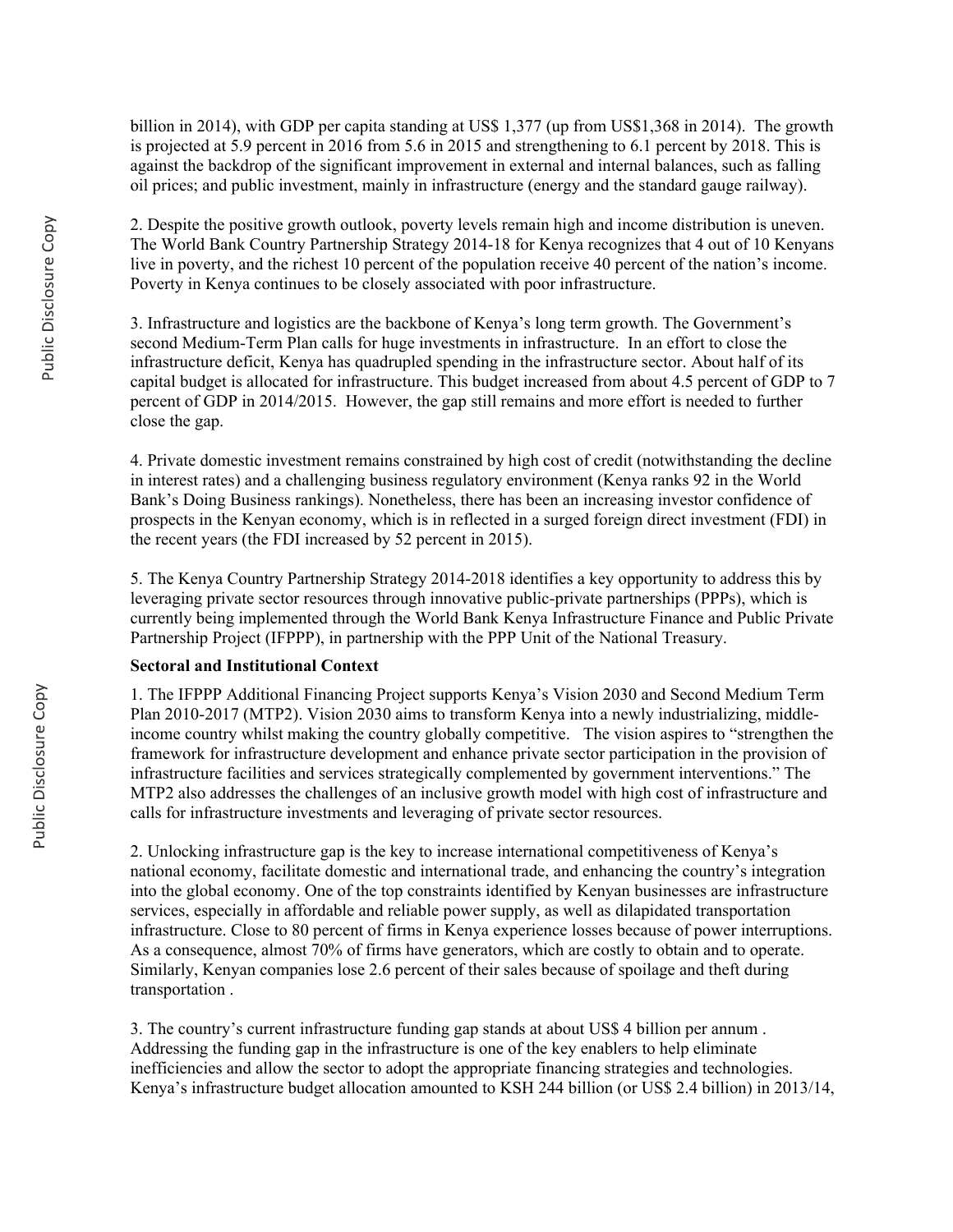equivalent to 4.9 percent of GDP . Since public resource alone is not sufficient to cover the infrastructure funding gap, the ability to bring in private sector investment would be crucial to tap on the gap.

#### **C. Proposed Development Objective(s)**

#### **Original Project Development Objective(s) - Parent**

The overall objective of this two-phased Adaptable Lending Program (APL) Program is to increase private investment in the Kenya infrastructure market across sectors and to sustain this participation over an extended period of time. This involves three key areas of development: (i) enabling environment; (ii) pipeline; (iii) financing.

The specific objective of the APL 1 project is to improve the enabling environment to generate a pipeline of bankable Public-Private Partnership (PPP) projects.

#### **Proposed Project Development Objective(s) - Additional Financing**

The overall objective of this project is to increase private investment in the Kenya infrastructure market across sectors and to sustain this participation over an extended period of time.

#### **Key Results**

1. Mobilize private capital by USD 1.25 billion

2. Bring at least 3 PPP projects to financial closure.

#### **D. Project Description**

The additional financing will consist of three components: 1) Upstream support to PPP Institutions and capacity building; 2) Support to Project Preparation and Procurement; and 3) Support to Project Management.

#### **Component Name:**

Component I: Support to Institutional Strengthening

### **Comments ( optional)**

This component is based on an assessment of the remaining institutional strengthening activities (particularly at the county government level) following the activities undertaken under the IFPPP and the need for institutional strengthening based on future expected project activities. Sub-component I.A will provide upstream Support to PPP Institutions will provide support for the sustainable functioning of the Project Facilitation Fund, the PPPU, the Petition Committee, the Contracting Authorities at both the national and sub-national level. Sub-component I.B will provide support to Capacity Building Activities.

#### **Component Name:**

Component II: Support to Project Preparation and Procurement

#### **Comments ( optional)**

This component will assist the Government of Kenya, at national as well as county level, to prepare well-structured and bankable PPP projects with optimal risk allocation building on the experience in the development of the first mover PPPs under IFPPP. While transport, education, health and energy will continue to be sectors of focus for the national government, sectors of interest at county level appear to be housing, solid and medical waste management, health services, bulk water supply and distribution, county roads, agriculture, county markets, etc. Funds under this component will be used for engaging consultants for undertaking feasibility assessments, preparation of bid documents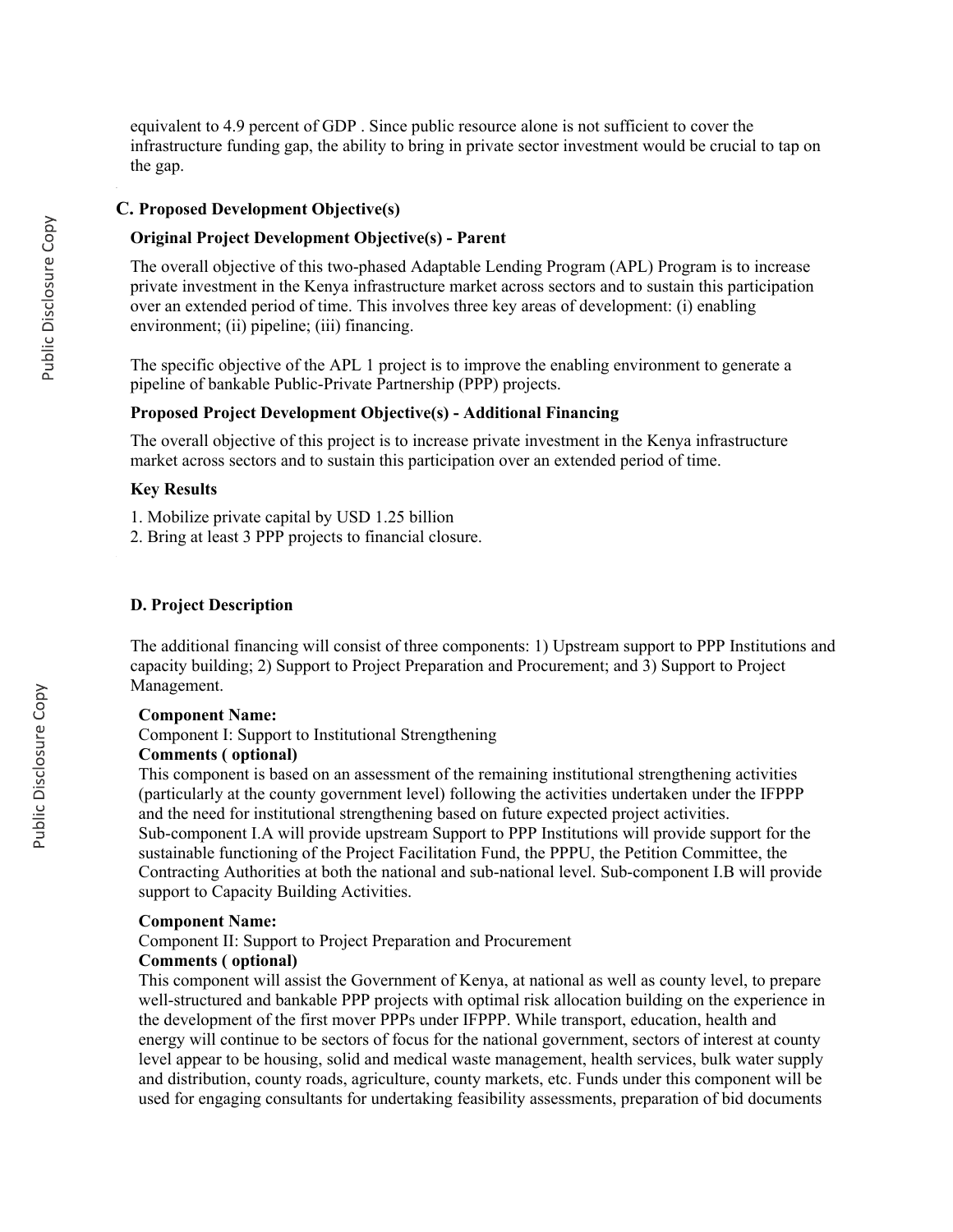and hand-holding during bid-negotiations and other processes leading to commercial and financial close.

#### **Component Name:**

Component III: Support for Project Management

#### **Comments ( optional)**

This component will be used to support the Project Implementation Unit that is currently functioning under IFPPP. The PIU will continue to provide the fiduciary, safeguards, and Monitoring and Evaluation (M&E) expertise required for the implementation of the project in accordance with Bank policies and requirements. This component may include equipment, operating costs, organization and systems development, training, capacity building and technical assistance.

#### **E. Project location and Salient physical characteristics relevant to the safeguard analysis (if known)**

The project will be located in urban, peri-urban and in various counties throughout the country. Some projects (e.g., Olkaria VII, the Mombasa-Nairobi Road and the Nairobi-Nakuru Road) are expected to traverse county boundaries and areas inhabited by vulnerable and marginalized groups.

#### **F. Environmental and Social Safeguards Specialists**

Adrian Howard Cutler( GSU07 )

Edward Felix Dwumfour( GEN01 )

Gibwa A. Kajubi( GSU07 )

Lilian Wambui Kahindo( GSU07 )

Margaret Auma Ombai( GSU07 )

#### **II. IMPLEMENTATION**

35. The National Treasury (NT) will be the overall implementation agency for the IFPPP project. The PPP Unit Director is the Officer Administering the Fund (OAF) for the Project Facilitation Fund (PFF), established under section 68 of the PPP Act, 2013. The OAF will manage day-to-day activities for the IFPPP additional financing project, implemented through the PFF. The PFF is a multi-purpose fund designed to provide financial support for the implementation of PPP projects under the Act, which may be provided in the form of grants, loans, equity, guarantees and other financial instruments approved by the CS from time to time. As prescribed in the Regulations, the PFF will have four windows: i) contracting authorities in the preparation, appraisal and tendering phase of their PPP projects; ii) the activities of the PPP Unit in its delivery of its mandate; iii) extend viability gap finance to PPP projects; and iv) provide a source of liquidity to meet any contingent liabilities arising from a PPP project. PFF will be operationalized upon Gazetting of the PFF regulations, which is expected in the coming months (expected February, 2017).

36. The PPP committee will act as the oversight body of the PFF will also act as the IFPPP Project Steering Committee. An Officer Administering the Fund (OAF) will be designated to manage and administer the Fund. The OAF reports to the National Treasury and responsibilities include i) Review and assess requests for Government support in relation to a project and advise the Committee on the support that should be accorded in relation to the project; ii) Put in place measures to eliminate constraints limiting the realization of benefits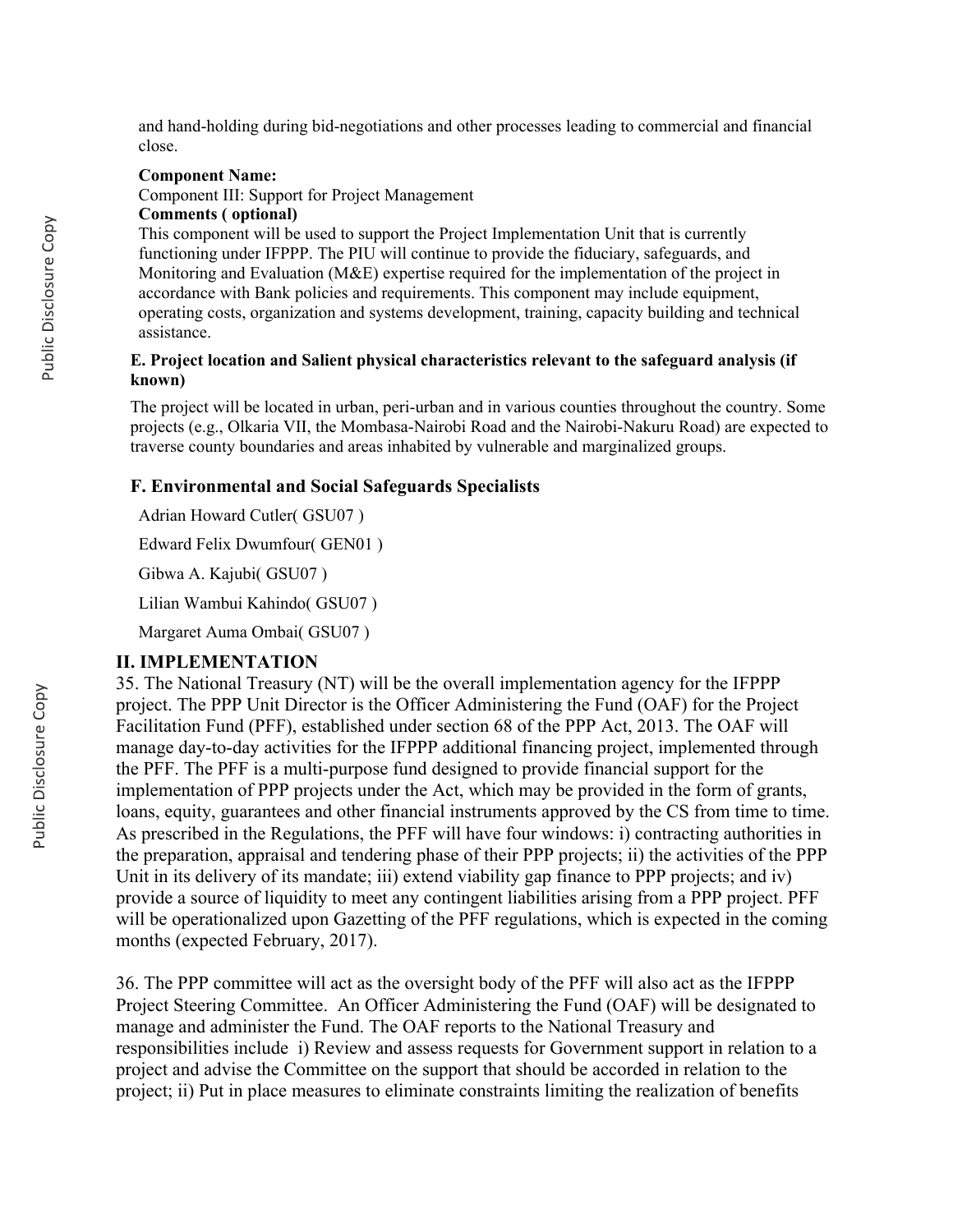expected from a PPP; and iii) Monitor contingent liabilities and accounting and budgetary issues related to PPPs with the relevant offices within the State department responsible for finance. The OAF be supported by a Secretariat who shall provide technical and administrative support to the OAF. The PPP Unit and PIU supporting the IFPPP Project will be the Secretariat to the Fund/OAF.

37. The PPP Unit and PIU combined currently have 27 staffs, the majority of which are support and non-technical staff. The unit is planning to recruit additional staffs to have a total staffing number of close to 50, including 29 technical officers. The additional staffing plan aims to enhance the technical capacity in core areas of PPP project development and implementation, such as finance, legal, technical, and procurement; and accelerate program implementation and disbursement.

38. The PIU has hired on a permanent basis an experienced and well-qualified safeguards advisor who is at post and providing immense support to the project. Importantly, safeguard oversight, compliance and due diligence has been taken seriously by the PPP Unit which has subjected preliminary safeguard instruments at the feasibility stage to rigorous review and ensured that they were in line with domestic safeguard guidelines and international best practices and standards. These have been submitted to the World Bank for review and clearance. Notwithstanding these achievements to date, the PPP Unit would need to be further strengthened through training and skills upgrading in safeguard implementation, monitoring and reporting. Awareness raising and education of the National Treasury and potential investors would be important as well

| <b>Safeguard Policies</b>              | Triggered? | <b>Explanation (Optional)</b>                                                                                                                                                                                                                                                                                                                                                                                                                                                                                                                                                                                                                                                                                                                                                                                                                                                                                                                                                            |
|----------------------------------------|------------|------------------------------------------------------------------------------------------------------------------------------------------------------------------------------------------------------------------------------------------------------------------------------------------------------------------------------------------------------------------------------------------------------------------------------------------------------------------------------------------------------------------------------------------------------------------------------------------------------------------------------------------------------------------------------------------------------------------------------------------------------------------------------------------------------------------------------------------------------------------------------------------------------------------------------------------------------------------------------------------|
| Environmental Assessment OP/BP<br>4.01 | Yes        | OP 4.01 is triggered on the assumption that<br>future investment sub-project pipelines will<br>include civil works projects, including the<br>rehabilitation and refurbishment of existing<br>infrastructure, as well as the construction of<br>new infrastructure. The exact locations and<br>impacts of the sub-projects have not yet been<br>identified, though the potential project<br>pipeline could include possible first mover<br>projects. In this regard, the Borrower prepared<br>safeguard instruments using the framework<br>approach. These instruments are the<br><b>Environmental and Social Management</b><br>Framework (ESMF) and Resettlement Policy<br>Framework (RPF), which were prepared and<br>disclosed on April 20, 2012. The ESMF also<br>includes an indicative budget for such<br>mitigation activities. Consultations with<br>Project Affected People (PAPs) were<br>conducted as part of ESMF preparation. The<br>executive summary of the ESMF has been |

### **III. SAFEGUARD POLICIES THAT MIGHT APPLY**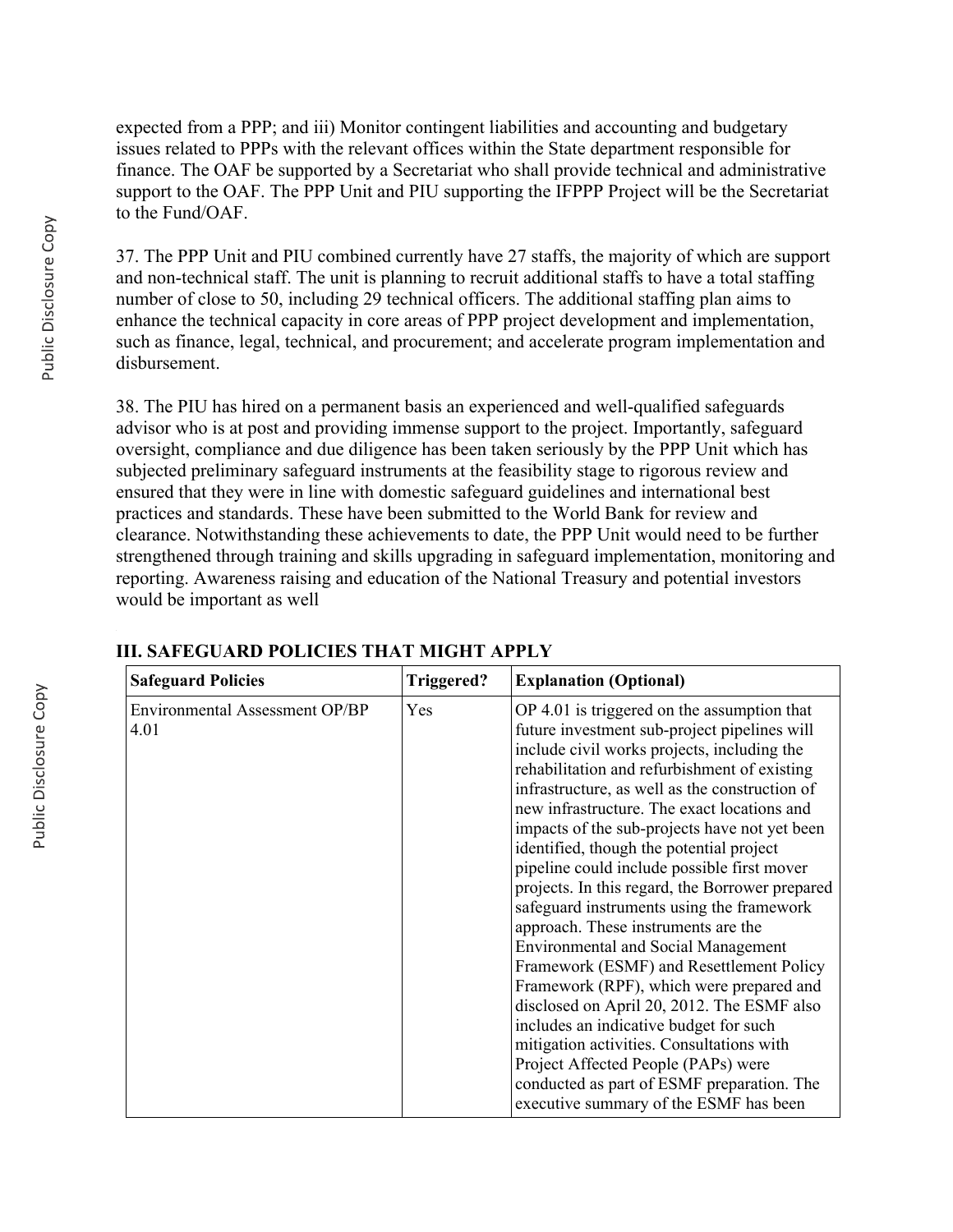|                                           |                | circulated to the World Bank's Board of<br>Executive Directors for information. The 2012<br>ESMF has been updated in 2017 and<br>submitted to the World Bank for review and<br>clearance. Future Category A safeguards<br>instruments will also be circulated to the<br><b>Executive Directors.</b>                                                                                                                                                                                                                                                                                                                                                                                                                                                          |
|-------------------------------------------|----------------|--------------------------------------------------------------------------------------------------------------------------------------------------------------------------------------------------------------------------------------------------------------------------------------------------------------------------------------------------------------------------------------------------------------------------------------------------------------------------------------------------------------------------------------------------------------------------------------------------------------------------------------------------------------------------------------------------------------------------------------------------------------|
| Natural Habitats OP/BP 4.04               | Yes            | The AF will not support any project that is<br>anticipated to have any adverse impacts on<br>critical natural habitats (forests, wetlands,<br>mangroves, etc.) or environmentally sensitive<br>areas. However, in case of impacts on natural<br>habitats, if there are no feasible alternatives<br>for the project and its siting, and<br>comprehensive analysis demonstrates that<br>overall benefits from the project substantially<br>outweigh the environmental costs, the project<br>will include mitigation measures acceptable to<br>the Bank. Such mitigation measures will meet<br>conditions under OP/BP 4.04 (Natural<br>habitats) para 5-8.                                                                                                      |
| Forests OP/BP 4.36                        | N <sub>o</sub> | The PPP will not finance any project which<br>involves degradation of any forest area and/or<br>any conversions of natural forests into man-<br>made forests and plantation.                                                                                                                                                                                                                                                                                                                                                                                                                                                                                                                                                                                 |
| Pest Management OP 4.09                   | Yes            | The policy on Pest Management has been<br>triggered under the AF. Although there is<br>currently no agriculture proposals at county<br>level, it is a potential area for county level<br>PPPs as agriculture is one of the functions that<br>county governments mandates to engage<br>under the Constitution. In the case of any<br>future FS on agriculture projects, the EA will<br>have to evaluate the country and the<br>proponent's capacity to manage the<br>procurement, handling, application, and<br>disposal of pest control products, to monitor<br>the precision of pest control and the impact of<br>pesticide use, and to develop and implement<br>ecologically based pest management programs<br>or integrated pest management plans (IPMP). |
| Physical Cultural Resources OP/BP<br>4.11 | Yes            | The AF triggers OP/BP 4.11 (Physical<br>Cultural Resources), based on the assumption<br>that implementation of any of the pipeline<br>projects could impact on physical cultural<br>resources since projects will involve<br>significant excavations, demolition, movement<br>of earth, flooding or other environmental<br>changes. The EA that will be prepared for                                                                                                                                                                                                                                                                                                                                                                                         |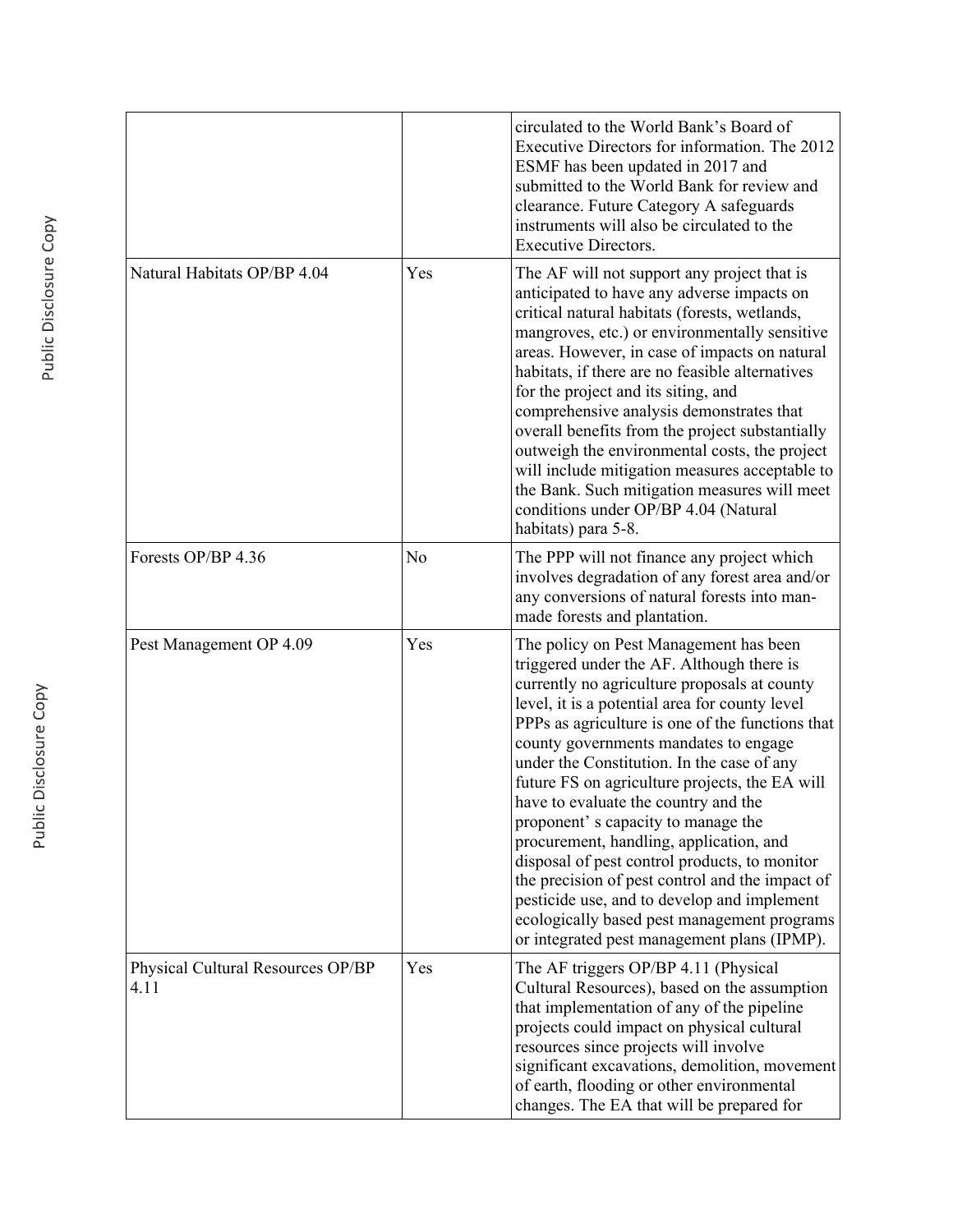|                                     |     | such projects will include a physical cultural<br>resources management plan that includes (a)<br>measures to avoid or mitigate adverse impacts<br>on physical cultural resources; (b) provisions<br>for managing chance finds; (c) any necessary<br>measures for strengthening institutional<br>capacity for the management of PCP; and (d)<br>a monitoring system to track progress of these<br>activities.                                                                                                                                                                                                                                                                                                                                                                                                                                                                                                                                                                                                                                                                                                                                         |
|-------------------------------------|-----|------------------------------------------------------------------------------------------------------------------------------------------------------------------------------------------------------------------------------------------------------------------------------------------------------------------------------------------------------------------------------------------------------------------------------------------------------------------------------------------------------------------------------------------------------------------------------------------------------------------------------------------------------------------------------------------------------------------------------------------------------------------------------------------------------------------------------------------------------------------------------------------------------------------------------------------------------------------------------------------------------------------------------------------------------------------------------------------------------------------------------------------------------|
| Indigenous Peoples OP/BP 4.10       | Yes | Under the parent project, OP 4.10 was not<br>triggered because the sub-projects were not<br>anticipated to be implemented in areas where<br>people meeting the definition of IPs under OP<br>4.10 would be present. The selection of sub-<br>projects followed this anticipated<br>plannedpipeline until recently. The addition of<br>Olkaria VII geothermal as a selected sub-<br>project has necessitated a review into the need<br>of triggering OP 4.10 since all proposed sub-<br>projects may not be in urban or peri-urban<br>areas. In addition to Olkaria VI I, the other<br>sub-projects with likely impacts on IPs are the<br>Mombasa-Nairobi Road and the Nairobi-<br>Nakuru Road. Since these three sub-projects<br>are highly likely to have impacts on IPs, there<br>is need to include screening for the presence<br>of IPs in the sub-projects areas within the<br>feasibility study of the Transaction Advisors,<br>and if they are found to be present, to prepare<br>the necessary safeguard instruments. For this<br>reason, OP 4.10 is now triggered for the<br>parent project as well as the Additional<br>Financing project. |
| Involuntary Resettlement OP/BP 4.12 | Yes | The specific sites or locations of individual<br>IFPPP projects/transactions financed under the<br>second component are not fully determined by<br>project appraisal, but the likelihood of land<br>acquisition and relocation remains a<br>possibility to be confirmed as the project<br>pipeline is fully identified. A Resettlement<br>Policy Framework (RPF) was prepared to<br>specify the process for preparing, reviewing,<br>approving and implementing subsequent<br>Resettlement Action Plans (RAPs) under AF<br>for sub-projects before the relevant civil<br>works are initiated. RPF was publicly<br>disclosed in Bank InfoShop and in Kenya.<br>RPF preparation included consultations with<br>potential PAPs.                                                                                                                                                                                                                                                                                                                                                                                                                         |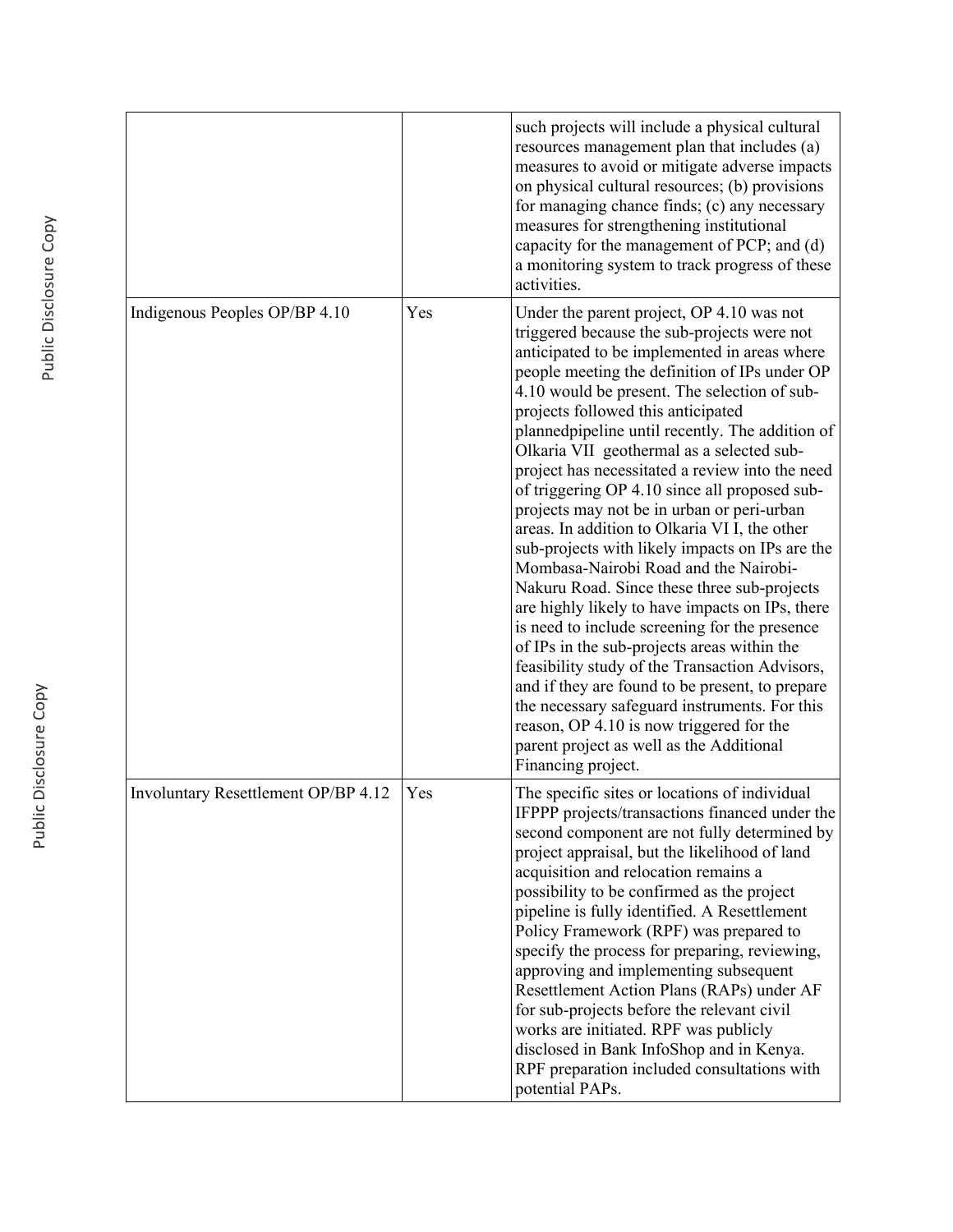|                                                   |                | For the AF, the RPF has been strengthened<br>The updated reports will have to be<br>meaningfully consulted upon be disclosed<br>both in the country and in the World Bank's<br>infoShop. A project level grievance<br>mechanism acceptable to all stakeholders will<br>be put in place.                                                                                                                                                                                                                                                                                                                                                    |
|---------------------------------------------------|----------------|--------------------------------------------------------------------------------------------------------------------------------------------------------------------------------------------------------------------------------------------------------------------------------------------------------------------------------------------------------------------------------------------------------------------------------------------------------------------------------------------------------------------------------------------------------------------------------------------------------------------------------------------|
| Safety of Dams OP/BP 4.37                         | Yes            | The AF is expected to finance feasibility<br>studies on the construction of Maragwa and<br>Ndarugu Dams and the supply of bulk water<br>to Nairobi County. These may involve new<br>dam construction or the rehabilitation and<br>expansion of an existing dam or the water<br>treatment facility and water distribution<br>network may rely on the performance (storage<br>and operation) of a Dam under Construction<br>(DUC). The EA and studies for the relevant<br>subprojects will need to take OP 4.37<br>consideration into account. The ESMF will<br>detail the necessary measures to be taken at<br>the level of the subproject. |
| Projects on International Waterways<br>OP/BP 7.50 | N <sub>0</sub> | The policy is not triggered for the project. In<br>the case of the water projects that may be<br>funded by IFPPP may rely on water resources<br>from other countries, World Bank's OP for<br>projects on International Waterways will be<br>triggered. In this case, appropriate actions will<br>be taken with respect to Riparian notification<br>in line with policy guidelines.                                                                                                                                                                                                                                                         |
| Projects in Disputed Areas OP/BP<br>7.60          | No             | No disputed areas were identified in any<br>potential project locations.                                                                                                                                                                                                                                                                                                                                                                                                                                                                                                                                                                   |

## **IV. Key Safeguard Policy Issues and Their Management**

### *A. Summary of Key Safeguard Issues*

**1. Describe any safeguard issues and impacts associated with the proposed project. Identify and describe any potential large scale, significant and/or irreversible impacts:**

The specific sites or locations of individual IFPPP projects/transactions financed under the AF are not fully determined yet, but it is foreseen that land acquisition and relocation remains a likely possibility, which will be confirmed as the project pipeline is fully identified. Land acquisition and resettlement can result in irreversible adverse impacts on project affected persons (PAPs). Among the likely adverse impacts are permanent or partial loss of economic, land and/or physical assets – resulting in displacement and disruption on the livelihood strategies and social fabrics of PAPs.

**2. Describe any potential indirect and/or long term impacts due to anticipated future activities in the project area:**

It is foreseen that some of the project activities may pass through densely populated sections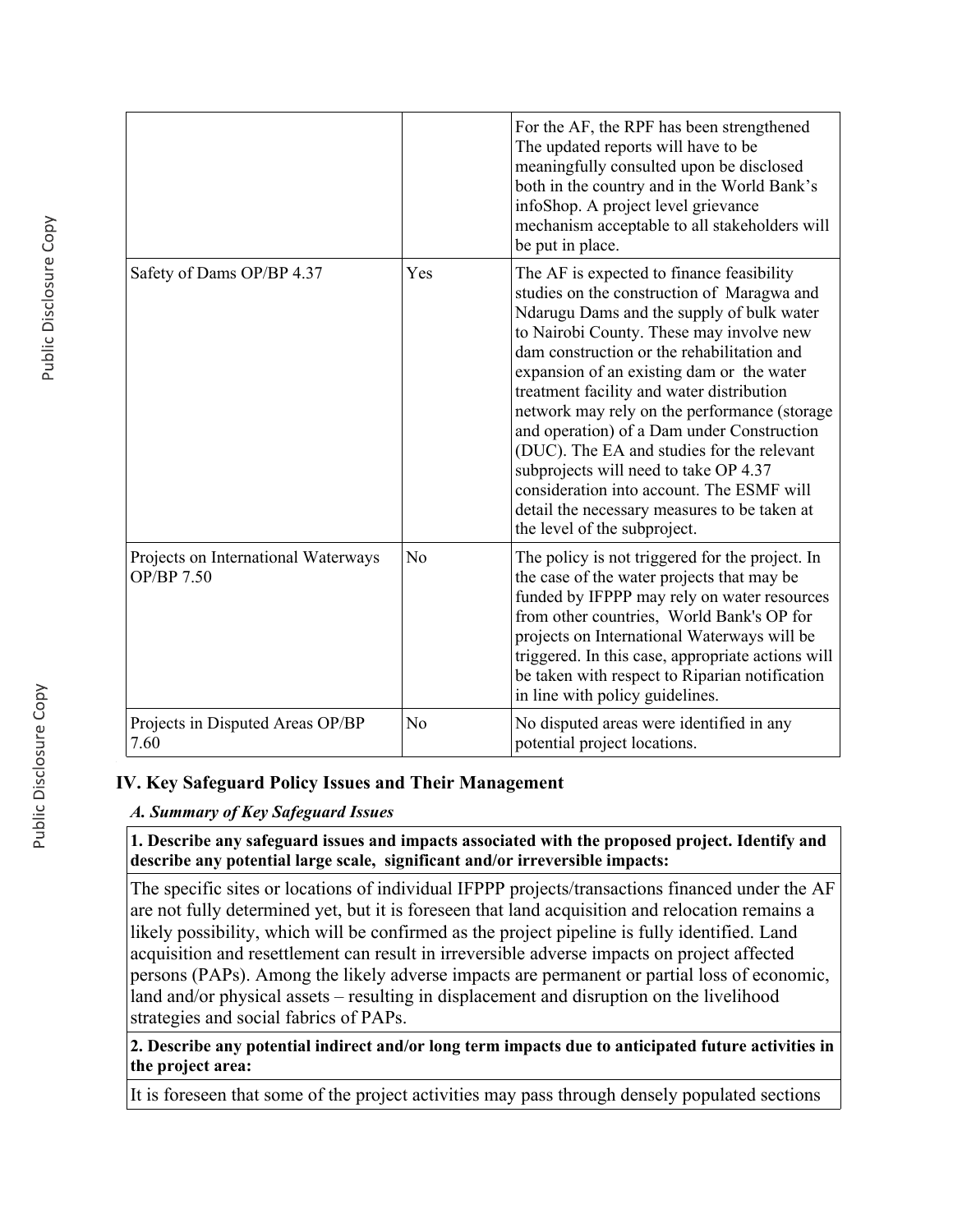of urban or peri-urban areas, especially in informal settlements where poor and the vulnerable people live. Such impacts can be positive or negative depending on the compensation entitlements agreed with the PAPs. If compensation involves replacement of lost assets and livelihood restoration, the project is likely to have long term positive impacts on PAPs such as better housing and better livelihood activities. On the other hand, cash compensation, if not well managed, may lead to long term impoverishment of already poor people.

## **3. Describe any project alternatives (if relevant) considered to help avoid or minimize adverse impacts.**

When project locations are determined, the design of civil works activities should take into consideration high populated areas and if possible, avoid such areas. Other alternatives include voluntary land donations – and willing-buyer -willing seller arrangements which would mitigate against compulsory land acquisition.

### **4. Describe measures taken by the borrower to address safeguard policy issues. Provide an assessment of borrower capacity to plan and implement the measures described.**

The key instrument for the environmental and social management is the Environmental and Social Management Framework (ESMF) and the Resettlement Policy Framework (RPF). MPRRDA prepared the draft ESMF, which the Bank team reviewed and provided feedback. This will be prepared and strengthened by the Client to include possibilities and processes for voluntary land donations, entitlements under the project and eligibility criteria for such entitlements. The strengthened ESMF and RPF have been reviewed by the Bank and have been disclosed both in the country and in the infoshop. Also to be prepared by the Client is a Grievance Redress Mechanism (GRM). The Sub project specific Environmental Management Plan (EMPs) will be prepared as per the ESMF, as part of the detailed project preparation processes.

On the capacity, the PIU has hired on a permanent basis an experienced and well-qualified safeguards advisor who is at post and providing immense support to the project. Importantly, safeguard oversight, compliance and due diligence has been taken seriously by the PPP Unit which has subjected preliminary safeguard instruments at the feasibility stage to rigorous review and ensured that they were in line with domestic safeguard guidelines and international best practices and standards. These have been submitted to the World Bank for review and clearance. Notwithstanding these achievements to date, the PPP Unit would need to be further strengthened through training and skills upgrading in safeguard implementation, monitoring and reporting. Awareness raising and education of the National Treasury and potential investors would be important as well.

**5. Identify the key stakeholders and describe the mechanisms for consultation and disclosure on safeguard policies, with an emphasis on potentially affected people.**

Key project stakeholders include the potentially affected persons, institutions (traditional and civil society) who speak for or represent potentially affected persons, and, the implementing agency and all government departments/ministries concerned by the project. The scope of stakeholders will be determined in accordance with the scope of the project once the project sites have been determined.

For each stakeholder category, the project will develop an accessible communication strategy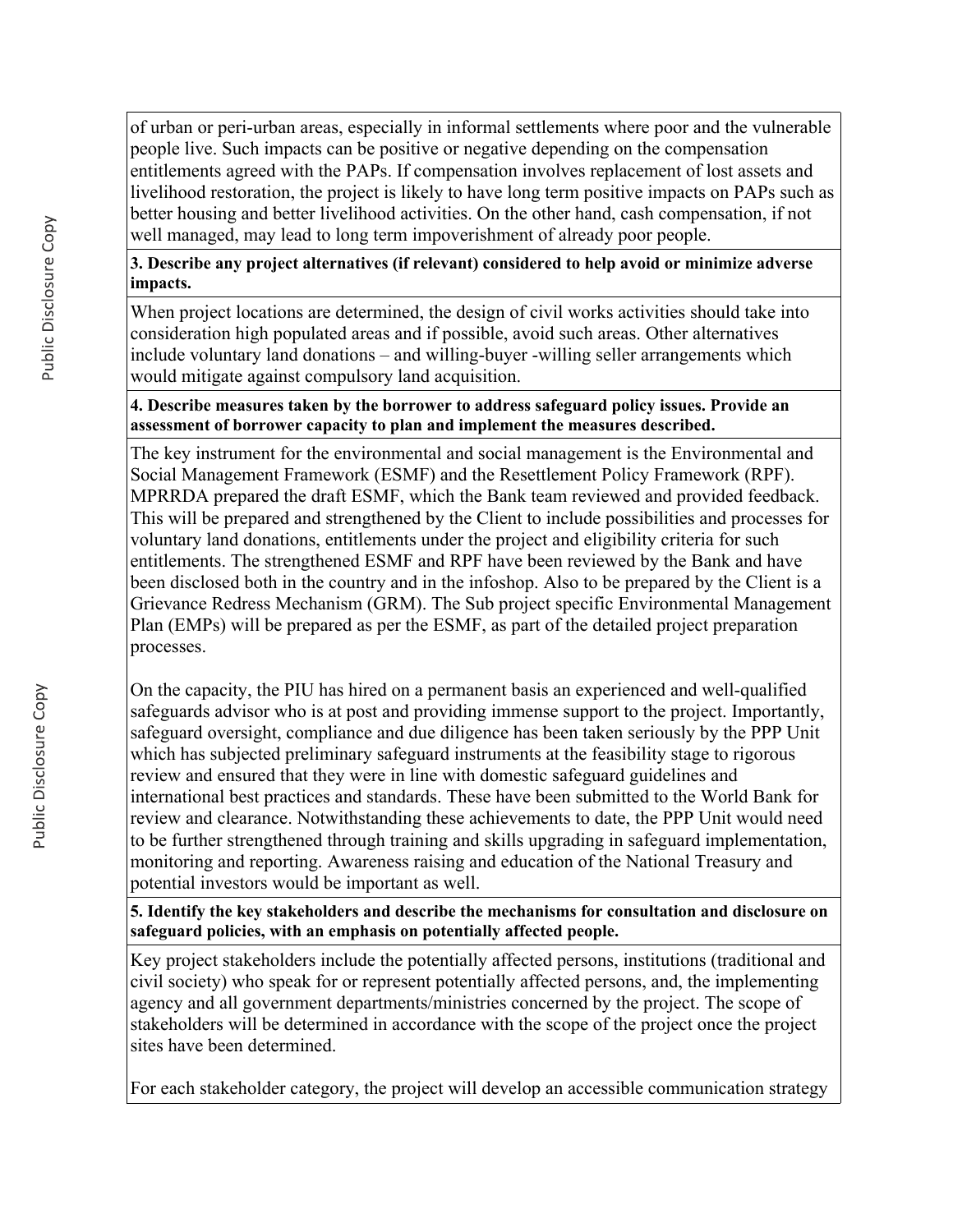that ensures timely dissemination of information and feedback. In particular, consultations with PAPs will follow the principle of free, prior and informed consultations.

## *B. Disclosure Requirements*

| Environmental Assessment/Audit/Management Plan/Other                                                                  |             |
|-----------------------------------------------------------------------------------------------------------------------|-------------|
| Date of receipt by the Bank                                                                                           | 15-Feb-2017 |
| Date of submission to InfoShop                                                                                        | 21-Feb-2017 |
| For category A projects, date of distributing the Executive Summary of the<br>EA to the Executive Directors           | 20-Mar-2017 |
| "In country" Disclosure                                                                                               |             |
| Kenya                                                                                                                 | 17-Feb-2017 |
| Comments:http://www.pppunit.go.ke/news/view/ifppp-environmental-social-management-framework                           |             |
| <b>Resettlement Action Plan/Framework/Policy Process</b>                                                              |             |
| Date of receipt by the Bank                                                                                           | 15-Feb-2017 |
| Date of submission to InfoShop                                                                                        | 21-Feb-2017 |
| "In country" Disclosure                                                                                               |             |
| Kenya                                                                                                                 | 17-Feb-2017 |
| Comments:http://www.pppunit.go.ke/news/view/ifppp-resettlement-policy-framework                                       |             |
| <b>Indigenous Peoples Development Plan/Framework</b>                                                                  |             |
| Date of receipt by the Bank                                                                                           | 15-Feb-2017 |
| Date of submission to InfoShop                                                                                        | 21-Feb-2017 |
| "In country" Disclosure                                                                                               |             |
| Kenya                                                                                                                 | 17-Feb-2017 |
| Comments:http://www.pppunit.go.ke/news/view/vulnerable-marginalized-groups-framework-vmgf                             |             |
| http://www.pppunit.go.ke/news/view/ifppp-vgmf-discussions-indigenous-persons-organizations-ipos-<br>that-participated |             |
| <b>Pest Management Plan</b>                                                                                           |             |
| Was the document disclosed prior to appraisal?                                                                        | <b>NA</b>   |
| Date of receipt by the Bank                                                                                           | NA          |
| Date of submission to InfoShop                                                                                        | NA          |
| "In country" Disclosure                                                                                               |             |
| Kenya                                                                                                                 | 17-Feb-2017 |
| Comments:                                                                                                             |             |
| If the project triggers the Pest Management and/or Physical Cultural Resources policies, the                          |             |

**respective issues are to be addressed and disclosed as part of the Environmental Assessment/Audit/or EMP.**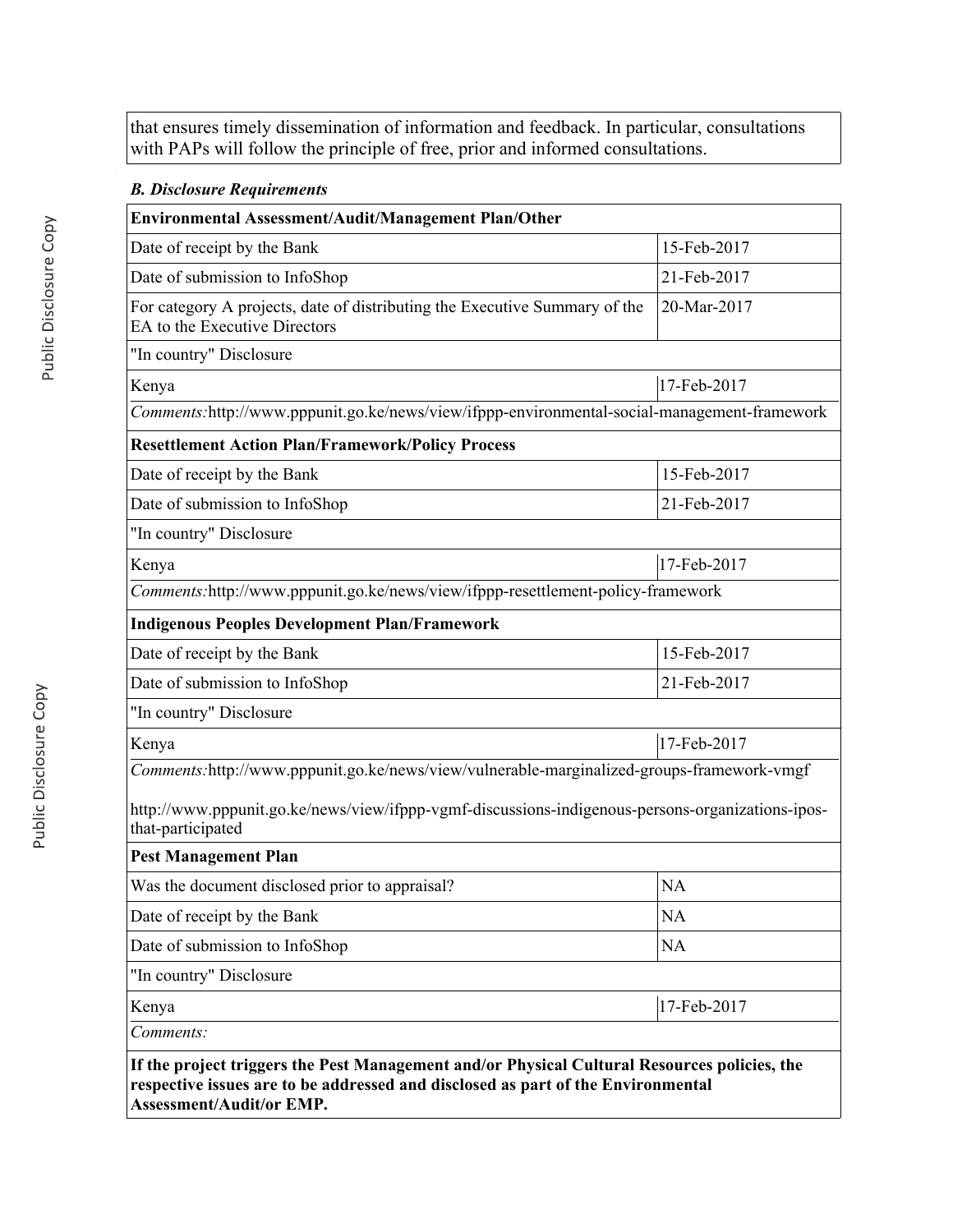# **If in-country disclosure of any of the above documents is not expected, please explain why::**

| <b>OP/BP/GP 4.01 - Environment Assessment</b>                        |     |                                   |                |      |           |                                                                                                                                                                                                                                                                                                                                                                      |
|----------------------------------------------------------------------|-----|-----------------------------------|----------------|------|-----------|----------------------------------------------------------------------------------------------------------------------------------------------------------------------------------------------------------------------------------------------------------------------------------------------------------------------------------------------------------------------|
| Does the project require a stand-alone EA<br>(including EMP) report? | Yes | [X]                               | N <sub>o</sub> | $[$  | NA        | $[] \centering \includegraphics[width=0.47\textwidth]{images/TransY_1.png} \caption{The first two different values of $100$ K, $100$ K, $100$ K, $100$ K, $100$ K, $100$ K, $100$ K, $100$ K, $100$ K, $100$ K, $100$ K, $100$ K, $100$ K, $100$ K, $100$ K, $100$ K, $100$ K, $100$ K, $100$ K, $100$ K, $100$ K, $100$ K, $100$ K, $100$ K, $100$ K, $100$ K, $10$ |
| If yes, then did the Regional Environment Unit                       |     |                                   |                |      |           |                                                                                                                                                                                                                                                                                                                                                                      |
| or Practice Manager (PM) review and approve<br>the EA report?        | Yes | [X]                               | N <sub>0</sub> | $[$  | NA        |                                                                                                                                                                                                                                                                                                                                                                      |
| Are the cost and the accountabilities for the                        | Yes |                                   | N <sub>0</sub> |      | NA        |                                                                                                                                                                                                                                                                                                                                                                      |
| EMP incorporated in the credit/loan?                                 |     | [X]                               |                | $[$  |           | $[] \centering \includegraphics[width=0.47\textwidth]{images/TransY_1.png} \caption{The first two different values of $100$ K, $100$ K, $100$ K, $100$ K, $100$ K, $100$ K, $100$ K, $100$ K, $100$ K, $100$ K, $100$ K, $100$ K, $100$ K, $100$ K, $100$ K, $100$ K, $100$ K, $100$ K, $100$ K, $100$ K, $100$ K, $100$ K, $100$ K, $100$ K, $100$ K, $100$ K, $10$ |
| <b>OP/BP 4.04 - Natural Habitats</b>                                 |     |                                   |                |      |           |                                                                                                                                                                                                                                                                                                                                                                      |
| Would the project result in any significant                          |     |                                   |                |      |           |                                                                                                                                                                                                                                                                                                                                                                      |
| conversion or degradation of critical natural<br>habitats?           | Yes | $[$                               | N <sub>o</sub> | $[$  | NA        | [X]                                                                                                                                                                                                                                                                                                                                                                  |
| If the project would result in significant                           |     |                                   |                |      |           |                                                                                                                                                                                                                                                                                                                                                                      |
| conversion or degradation of other (non-critical)                    | Yes | $[$                               | N <sub>0</sub> |      | <b>NA</b> | [X]                                                                                                                                                                                                                                                                                                                                                                  |
| natural habitats, does the project include                           |     |                                   |                |      |           |                                                                                                                                                                                                                                                                                                                                                                      |
| mitigation measures acceptable to the Bank?                          |     |                                   |                |      |           |                                                                                                                                                                                                                                                                                                                                                                      |
| <b>OP 4.09 - Pest Management</b>                                     |     |                                   |                |      |           |                                                                                                                                                                                                                                                                                                                                                                      |
| Does the EA adequately address the pest                              | Yes | [X]                               | N <sub>o</sub> | $[]$ | NA        | $[] \centering \includegraphics[width=0.47\textwidth]{images/TransY_1.png} \caption{The first two different values of $100$ K, $100$ K, $100$ K, $100$ K, $100$ K, $100$ K, $100$ K, $100$ K, $100$ K, $100$ K, $100$ K, $100$ K, $100$ K, $100$ K, $100$ K, $100$ K, $100$ K, $100$ K, $100$ K, $100$ K, $100$ K, $100$ K, $100$ K, $100$ K, $100$ K, $100$ K, $10$ |
| management issues?                                                   |     |                                   |                |      |           |                                                                                                                                                                                                                                                                                                                                                                      |
| Is a separate PMP required?                                          | Yes | $\begin{bmatrix} 1 \end{bmatrix}$ | N <sub>0</sub> | [X]  | <b>NA</b> | $[] \centering \includegraphics[width=0.47\textwidth]{images/TrDiM-Architecture.png} \caption{The 3D (top) and 4D (bottom) are shown in the left and right.} \label{TrDiM-Architecture}$                                                                                                                                                                             |
| If yes, has the PMP been reviewed and                                |     |                                   |                |      |           |                                                                                                                                                                                                                                                                                                                                                                      |
| approved by a safeguards specialist or PM?                           |     |                                   |                |      |           |                                                                                                                                                                                                                                                                                                                                                                      |
| Are PMP requirements included in project                             | Yes | [X]                               | N <sub>0</sub> | $[$  | <b>NA</b> | O                                                                                                                                                                                                                                                                                                                                                                    |
| design?If yes, does the project team include a                       |     |                                   |                |      |           |                                                                                                                                                                                                                                                                                                                                                                      |
| Pest Management Specialist?                                          |     |                                   |                |      |           |                                                                                                                                                                                                                                                                                                                                                                      |
| <b>OP/BP 4.11 - Physical Cultural Resources</b>                      |     |                                   |                |      |           |                                                                                                                                                                                                                                                                                                                                                                      |
| Does the EA include adequate measures related                        | Yes | [X]                               | N <sub>0</sub> | $[$  | NA        | П                                                                                                                                                                                                                                                                                                                                                                    |
| to cultural property?                                                |     |                                   |                |      |           |                                                                                                                                                                                                                                                                                                                                                                      |
| Does the credit/loan incorporate mechanisms to                       |     |                                   |                |      |           |                                                                                                                                                                                                                                                                                                                                                                      |
| mitigate the potential adverse impacts on                            | Yes | [X]                               | No             |      | <b>NA</b> | $\begin{array}{c} \square \end{array}$                                                                                                                                                                                                                                                                                                                               |
| cultural property?                                                   |     |                                   |                |      |           |                                                                                                                                                                                                                                                                                                                                                                      |
| <b>OP/BP 4.10 - Indigenous Peoples</b>                               |     |                                   |                |      |           |                                                                                                                                                                                                                                                                                                                                                                      |
| Has a separate Indigenous Peoples                                    |     |                                   |                |      |           |                                                                                                                                                                                                                                                                                                                                                                      |
| Plan/Planning Framework (as appropriate) been                        | Yes | [X]                               | N <sub>0</sub> | $[$  | <b>NA</b> | O                                                                                                                                                                                                                                                                                                                                                                    |
| prepared in consultation with affected                               |     |                                   |                |      |           |                                                                                                                                                                                                                                                                                                                                                                      |

## *C. Compliance Monitoring Indicators at the Corporate Level*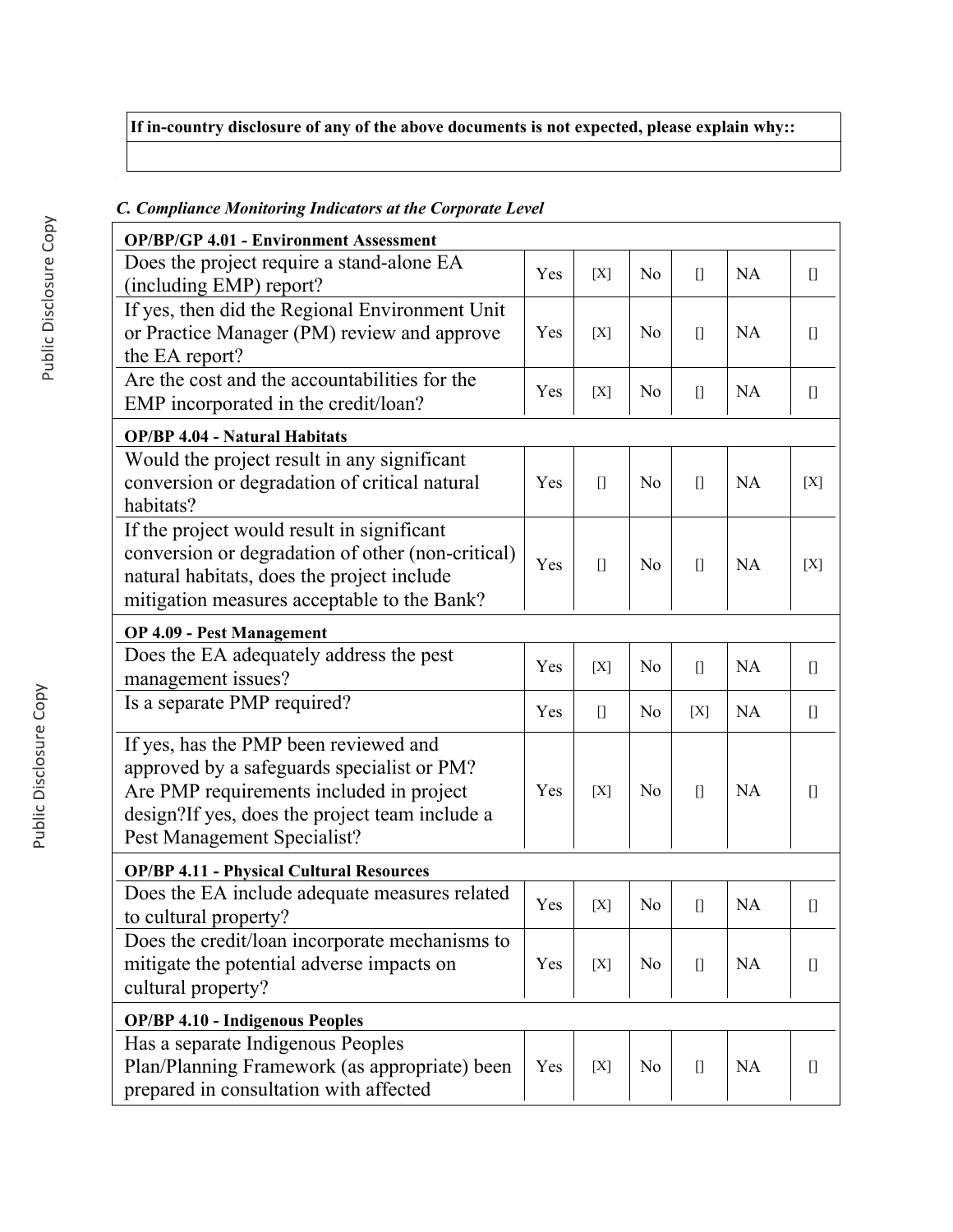| Indigenous Peoples?                                                                                                                                             |     |       |                |                                   |            |                                                                                                                                                                                                                                                                                                                                                                      |
|-----------------------------------------------------------------------------------------------------------------------------------------------------------------|-----|-------|----------------|-----------------------------------|------------|----------------------------------------------------------------------------------------------------------------------------------------------------------------------------------------------------------------------------------------------------------------------------------------------------------------------------------------------------------------------|
| If yes, then did the Regional unit responsible for<br>safeguards or Practice Manager review the<br>plan?                                                        | Yes | [X]   | N <sub>0</sub> | $[$                               | <b>NA</b>  |                                                                                                                                                                                                                                                                                                                                                                      |
| If the whole project is designed to benefit IP,<br>has the design been reviewed and approved by<br>the Regional Social Development Unit or<br>Practice Manager? | Yes | [X]   | N <sub>o</sub> | $[]$                              | <b>NA</b>  |                                                                                                                                                                                                                                                                                                                                                                      |
| <b>OP/BP 4.12 - Involuntary Resettlement</b>                                                                                                                    |     |       |                |                                   |            |                                                                                                                                                                                                                                                                                                                                                                      |
| Has a resettlement plan/abbreviated plan/policy<br>framework/process framework (as appropriate)<br>been prepared?                                               | Yes | [X]   | N <sub>o</sub> | $[$                               | <b>NA</b>  | $[] \centering \includegraphics[width=0.47\textwidth]{images/TransY_1.png} \caption{The first two different values of $100$ K, $100$ K, $100$ K, $100$ K, $100$ K, $100$ K, $100$ K, $100$ K, $100$ K, $100$ K, $100$ K, $100$ K, $100$ K, $100$ K, $100$ K, $100$ K, $100$ K, $100$ K, $100$ K, $100$ K, $100$ K, $100$ K, $100$ K, $100$ K, $100$ K, $100$ K, $10$ |
| If yes, then did the Regional unit responsible for<br>safeguards or Practice Manager review the<br>plan?                                                        | Yes | [X]   | N <sub>0</sub> | $[$                               | <b>NA</b>  | $[] \centering \includegraphics[width=0.47\textwidth]{images/TransY_1.png} \caption{The first two different values of $100$ K, $100$ K, $100$ K, $100$ K, $100$ K, $100$ K, $100$ K, $100$ K, $100$ K, $100$ K, $100$ K, $100$ K, $100$ K, $100$ K, $100$ K, $100$ K, $100$ K, $100$ K, $100$ K, $100$ K, $100$ K, $100$ K, $100$ K, $100$ K, $100$ K, $100$ K, $10$ |
| Is physical displacement/relocation expected?                                                                                                                   | Yes | $[$   | N <sub>0</sub> |                                   | <b>TBD</b> | $[X]$                                                                                                                                                                                                                                                                                                                                                                |
| Is economic displacement expected? (loss of<br>assets or access to assets that leads to loss of<br>income sources or other means of livelihoods)                | Yes | $[$   | N <sub>0</sub> | $[$                               | <b>TBD</b> | [X]                                                                                                                                                                                                                                                                                                                                                                  |
| <b>OP/BP 4.37 - Safety of Dams</b>                                                                                                                              |     |       |                |                                   |            |                                                                                                                                                                                                                                                                                                                                                                      |
| Have dam safety plans been prepared?                                                                                                                            | Yes | [X]   | N <sub>0</sub> | $[$                               | NA         | $[] \centering \includegraphics[width=0.47\textwidth]{images/TransY_1.png} \caption{The first two different values of $100$ K, $100$ K, $100$ K, $100$ K, $100$ K, $100$ K, $100$ K, $100$ K, $100$ K, $100$ K, $100$ K, $100$ K, $100$ K, $100$ K, $100$ K, $100$ K, $100$ K, $100$ K, $100$ K, $100$ K, $100$ K, $100$ K, $100$ K, $100$ K, $100$ K, $100$ K, $10$ |
| Have the TORs as well as composition for the<br>independent Panel of Experts (POE) been<br>reviewed and approved by the Bank?                                   | Yes | [X]   | N <sub>0</sub> | $[$                               | <b>NA</b>  |                                                                                                                                                                                                                                                                                                                                                                      |
| Has an Emergency Preparedness Plan (EPP)<br>been prepared and arrangements been made for<br>public awareness and training?                                      | Yes | [X]   | N <sub>0</sub> |                                   | <b>NA</b>  | O                                                                                                                                                                                                                                                                                                                                                                    |
| The World Bank Policy on Disclosure of Information                                                                                                              |     |       |                |                                   |            |                                                                                                                                                                                                                                                                                                                                                                      |
| Have relevant safeguard policies documents<br>been sent to the World Bank's Infoshop?                                                                           | Yes | [X]   | N <sub>o</sub> | $\begin{bmatrix} 1 \end{bmatrix}$ | <b>NA</b>  | $[] \centering \includegraphics[width=0.47\textwidth]{images/TransY_1.png} \caption{The first two different values of $100$ K, $100$ K, $100$ K, $100$ K, $100$ K, $100$ K, $100$ K, $100$ K, $100$ K, $100$ K, $100$ K, $100$ K, $100$ K, $100$ K, $100$ K, $100$ K, $100$ K, $100$ K, $100$ K, $100$ K, $100$ K, $100$ K, $100$ K, $100$ K, $100$ K, $100$ K, $10$ |
| Have relevant documents been disclosed in-                                                                                                                      |     |       |                |                                   |            |                                                                                                                                                                                                                                                                                                                                                                      |
| country in a public place in a form and language<br>that are understandable and accessible to<br>project-affected groups and local NGOs?                        | Yes | [X]   | N <sub>0</sub> | $[$                               | <b>NA</b>  | $[$                                                                                                                                                                                                                                                                                                                                                                  |
| <b>All Safeguard Policies</b>                                                                                                                                   |     |       |                |                                   |            |                                                                                                                                                                                                                                                                                                                                                                      |
| Have satisfactory calendar, budget and clear<br>institutional responsibilities been prepared for<br>the implementation of measures related to                   | Yes | $[X]$ | N <sub>0</sub> | $[$                               | <b>NA</b>  | $[] \centering \includegraphics[width=0.47\textwidth]{images/TransY_1.png} \caption{The first two different values of $100$ K, $100$ K, $100$ K, $100$ K, $100$ K, $100$ K, $100$ K, $100$ K, $100$ K, $100$ K, $100$ K, $100$ K, $100$ K, $100$ K, $100$ K, $100$ K, $100$ K, $100$ K, $100$ K, $100$ K, $100$ K, $100$ K, $100$ K, $100$ K, $100$ K, $100$ K, $10$ |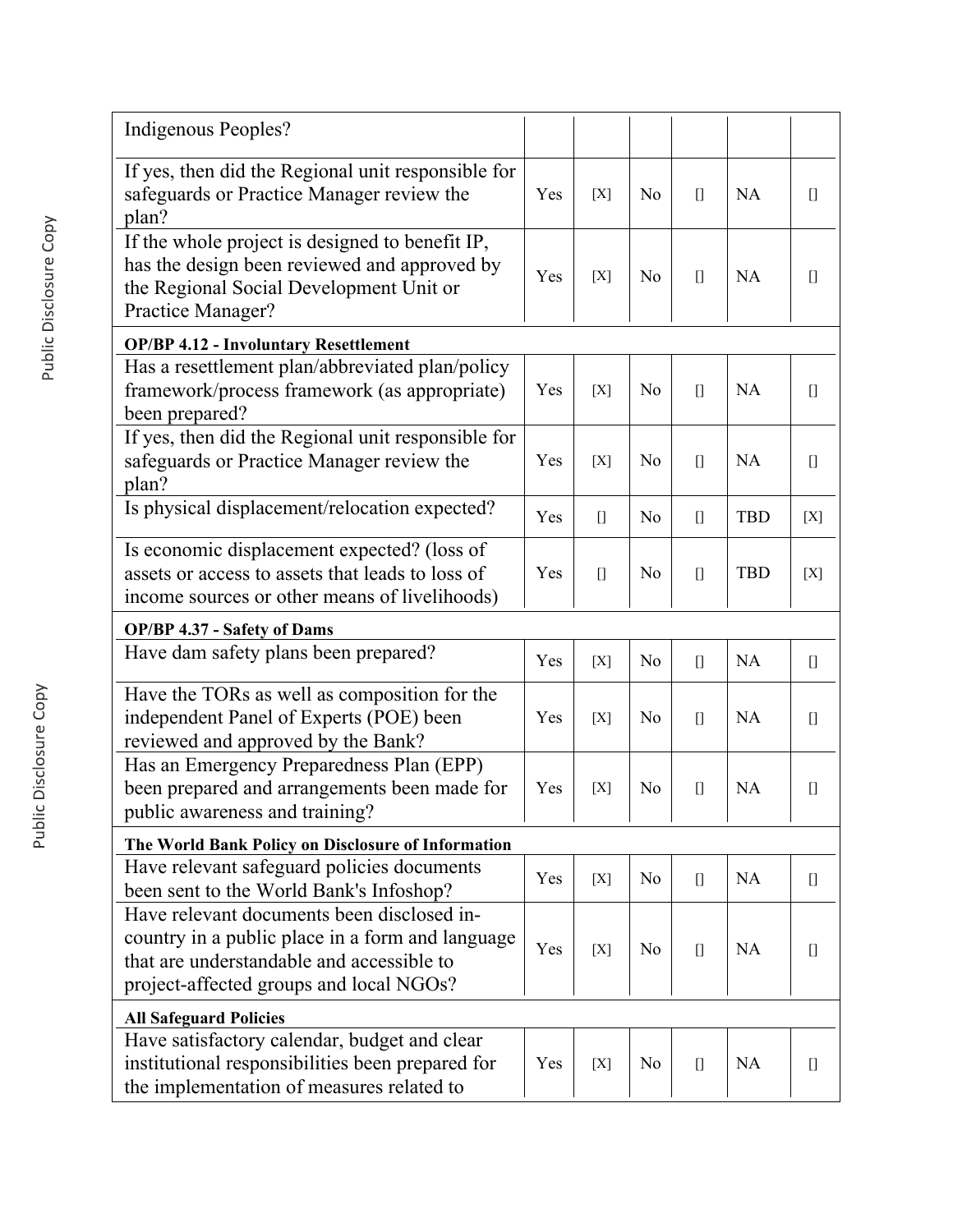| safeguard policies?                                                                                                                                         |     |     |                |           |  |
|-------------------------------------------------------------------------------------------------------------------------------------------------------------|-----|-----|----------------|-----------|--|
| Have costs related to safeguard policy measures<br>been included in the project cost?                                                                       | Yes | [X] | N <sub>0</sub> | <b>NA</b> |  |
| Does the Monitoring and Evaluation system of<br>the project include the monitoring of safeguard<br>impacts and measures related to safeguard<br>policies?   | Yes | [X] | N <sub>0</sub> | <b>NA</b> |  |
| Have satisfactory implementation arrangements<br>been agreed with the borrower and the same<br>been adequately reflected in the project legal<br>documents? | Yes | [X] | N <sub>0</sub> | <b>NA</b> |  |

## **V. Contact point**

### **World Bank**

Contact:Mehnaz S. Safavian Title:Lead Financial Sector Speciali

## **Borrower/Client/Recipient**

Name:MINISTRY OF FINANCE Contact:Kamau Thugge Title:Principal Secretary Email:ps@treasury.go.ke

## **Implementing Agencies**

Name:National Treasury PPP Unit Contact:Stanley Kamau Title:Director Email:skkamau@treasury.go.ke

## **VI. For more information contact:**

The World Bank 1818 H Street, NW Washington, D.C. 20433 Telephone: (202) 473-1000 Web:<http://www.worldbank.org/projects>

## **VII. Approval**

.

| Task Team Leader(s):        | Name: Mehnaz S. Safavian        |                                |
|-----------------------------|---------------------------------|--------------------------------|
| $\vert$ <i>Approved By:</i> |                                 |                                |
| Safeguards Advisor:         | Name: Nathalie S. Munzberg (SA) | Date: 08-Mar-2017              |
| Practice Manager/Manager:   | Name: James Seward (PMGR)       | <sup>1</sup> Date: 14-Mar-2017 |